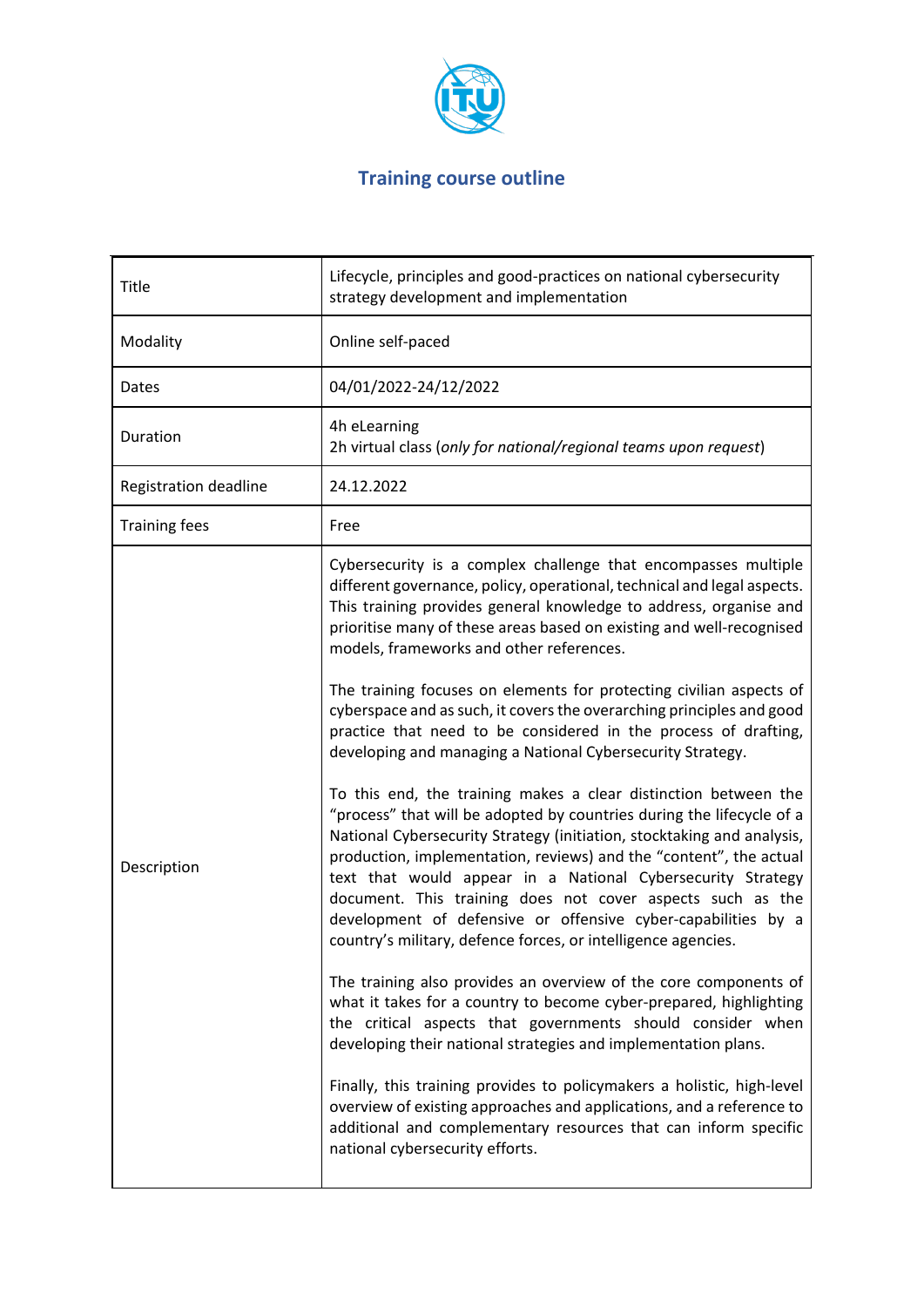

Code 22OS28004MUL-E

# **1.LEARNING OBJECTIVES**

The objective of the training is to prepare national leaders and policymakers in thinking strategically about cybersecurity at the national level. Through this training, users will achieve the following learning objectives:

- Gain familiarity with the main concepts and definitions of cybersecurity and gain a solid foundation on how cybersecurity operates at the National level
- Gain Familiarity with the Guide to Developing a National Cybersecurity Strategy
- Learn the five phases of lifecycle of a National Cybersecurity Strategy (Initiation; Stocktaking and Analysis; Production; Implementation; Monitoring and Evaluation)
- Learn the cross-cutting principles to be addressed during for developing forward-looking and holistic National Cybersecurity Strategy
- Gain familiarity with relevant cybersecurity good practices and how they can be applied in the national context

# **2. LEARNING OUTCOMES**

At the end of this training users will be able to:

- Understand the main concepts and definitions of cybersecurity and understand how cybersecurity operates at the National level
- Efficiently engage with the Guide to Developing a National Cybersecurity Strategy
- Understand the five phases of lifecycle of a National Cybersecurity Strategy (Initiation; Stocktaking and Analysis; Production; Implementation; Monitoring and Evaluation) and how they can be implemented in the national context
- Understand the cross-cutting principles to be addressed for developing a forward-looking and holistic National Cybersecurity Strategy
- Understand relevant cybersecurity good practices and how they can be applied in the national context

# **3.TARGET POPULATION**

This NCS training is first and foremost targeted at policy-makers responsible for developing a National Cybersecurity Strategy. The secondary audience are all the other public and private stakeholders involved in the development and implementation of a Strategy, such as responsible government staff, regulatory authorities, law enforcement, ICT providers, critical infrastructure operators, civil society, academia and research institutions. The training could also prove useful to the different stakeholders in the international development community, who provide assistance in cybersecurity.

# **4.ENTRY REQUIREMENTS**

No specific qualifications or experience are needed to participate in this course. Users are invited to request this training through the ITU Academy platform. The ITU Cybersecurity Team will review the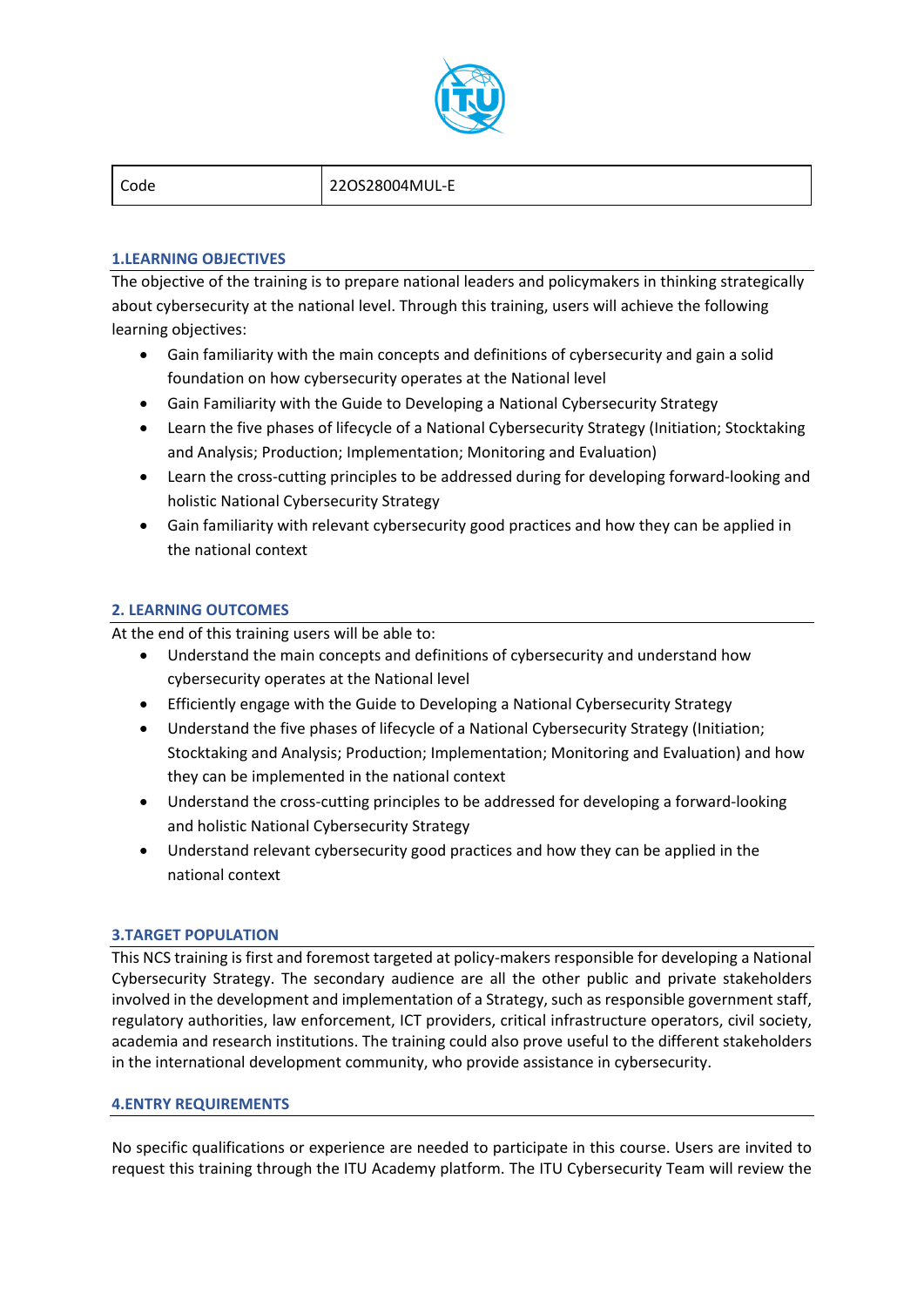

requests and confirm the participation. Policy-makers responsible for developing a National Cybersecurity Strategy are prioritized.

#### **5.TRAINING COURSE CONTENTS**

The training is organised in four eLearning modules and an online Table-top exercise, which are based on the [Guide to Developing a National Cybersecurity Strategy.](https://www.itu.int/pub/D-STR-CYB_GUIDE.01-2018) The content will cover the following topics:

- Module 0 Introduction: it introduces participants to the main concepts and definitions of cybersecurity, and provides a solid foundation on how cybersecurity operates at the national level
- Module 1: it provides an overview of the various phases in the development of a Strategy, which include:
	- o Initiation
	- o Stocktaking and analysis
	- o NCS production
	- o Implementation
	- o Monitoring and evaluation
- Module 2: it presents cross-cutting principles, which help in the development of a forwardlooking and holistic National Cybersecurity Strategy, namely :
	- o Vision of an NCS
	- o Comprehensive approach
	- o Inclusiveness
	- o Economic and social prosperity
	- o Fundamental Human Rights
	- o Risk Management and resilience
	- o Policy instruments
	- o Leadership, roles, and resource allocation
	- o Trust environment
- Module 3: it introduces a set of good-practice elements that can make the Strategy comprehensive and effective, while allowing for tailoring to the national context. These goodpractice elements are grouped into the following focus areas:
	- o Governance
	- o Risk management in national cybersecurity
	- o Preparedness and resilience
	- o Critical Infrastructure services and essential services
	- o Capability and capacity building, and awareness raising
	- o Legislation and regulation
	- o International cooperation
- Table-top exercise *(organised for national/regional teams upon request)*: Virtual TTXs are discussion-based sessions where users meet in a virtual classroom setting and have the opportunity to challenge the acquired knowledge through practical assignments and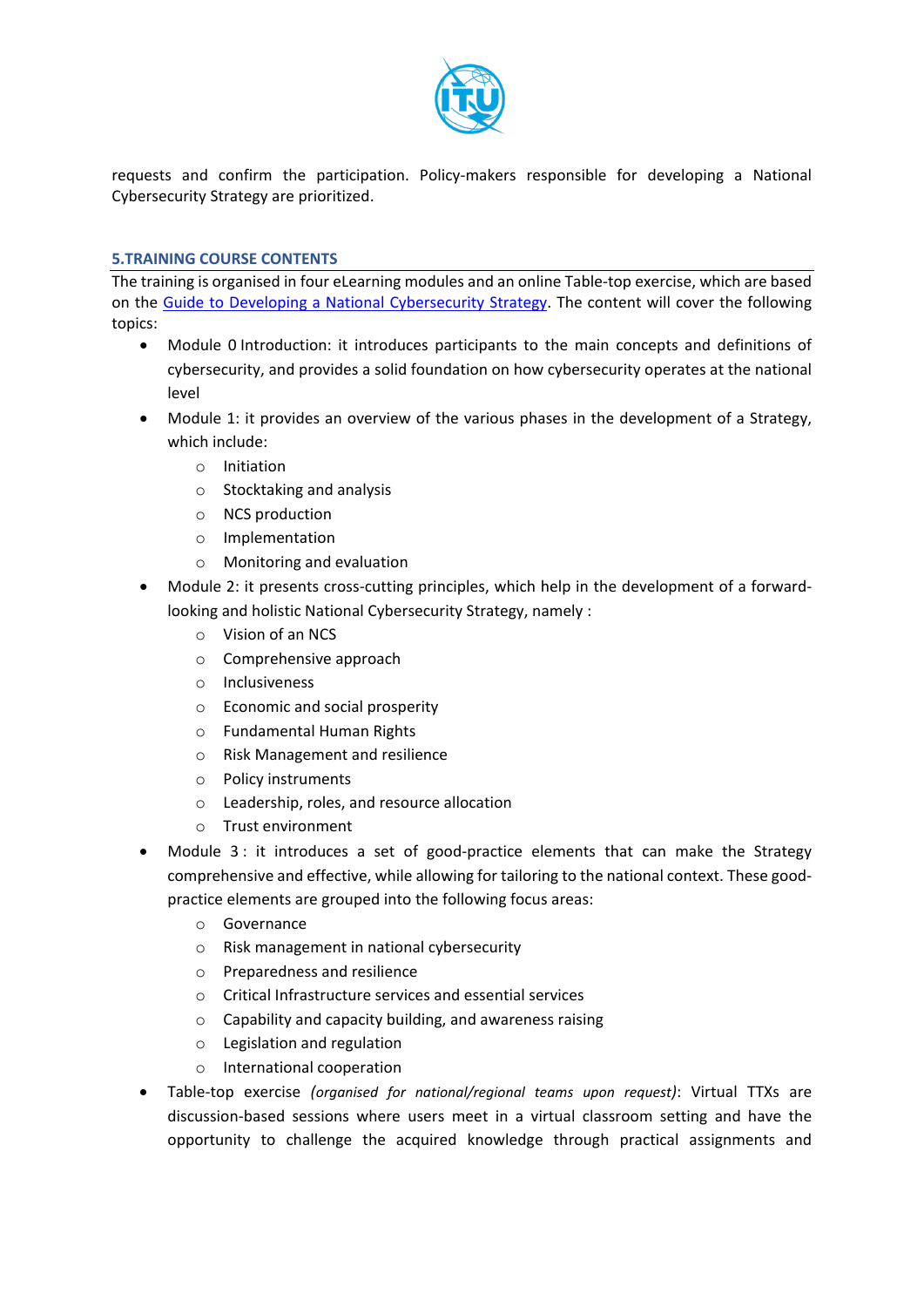

facilitated discussion. These TTXs will focus on the content of the training as well as on practical experience and best practice participants want to share

### **7.TRAINING COURSE SCHEDULE**

| <b>Session</b>                                                                                                   | <b>Topic</b>                                       | <b>Exercises and interactions</b>                                                                                                                                                                                                                                                                                                                     |
|------------------------------------------------------------------------------------------------------------------|----------------------------------------------------|-------------------------------------------------------------------------------------------------------------------------------------------------------------------------------------------------------------------------------------------------------------------------------------------------------------------------------------------------------|
| <b>Initial Quiz</b>                                                                                              | Cybersecurity<br>basics                            | Self-paced. If pass mark is achieved (24/30 correct<br>answers) users are redirected to Module 1. If pass<br>mark is not achieved users will have to complete<br>Module 0 and pass the test                                                                                                                                                           |
| Module 0 + Quiz                                                                                                  | Cybersecurity<br>basics                            | Self-paced (1h). Attending the module and<br>successfully completing the quiz is mandatory to<br>move to the next activity. If quiz is failed, the user<br>will have to repeat the module and the quiz                                                                                                                                                |
| Module 1 + Quiz                                                                                                  | <b>NCS Lifecycle</b>                               | Self-paced (1h). Attending the module and<br>successfully completing the quiz is mandatory to<br>move to the next activity. If quiz is failed, the user<br>will have to repeat the module and the quiz                                                                                                                                                |
| Module 2 + Quiz                                                                                                  | <b>NCS Principles</b>                              | Self-paced (1h). Attending the module and<br>successfully completing the quiz is mandatory to<br>move to the next activity. If quiz is failed, the user<br>will have to repeat the module and the quiz                                                                                                                                                |
| Module 3 + Quiz                                                                                                  | <b>NCS Best practices</b>                          | Self-paced (1h). Attending the module and<br>successfully completing the quiz is mandatory for<br>completing the training and receiving the<br>certificate of completion. If quiz is failed, the user<br>will have to repeat the module and the quiz                                                                                                  |
| <b>Practical</b><br><b>Assignment</b><br>(Only for the users<br>enrolled in the TTX)                             | NCS Lifecycle,<br>principles and best<br>practices | Self-paced (off-line). The practical assignment is a<br>preparatory activity for the users enrolled in the<br>TTX only. When registering to the TTX, users will<br>receive a practical assignment. Users have to<br>submit the completed assignment at least 5 days<br>before the TTX. Timely submission is mandatory<br>for participating in the TTX |
| <b>Virtual Table-top</b><br>exercise (TTX)<br>(TTX are organised<br>for national/regional<br>teams upon request) | NCS Lifecycle,<br>principles and best<br>practices | Virtual class (2h). TTXs are organised for<br>national/regional teams upon request. After the<br>completion of the eLearning modules, the users<br>for which the TTX was requested will be enrolled.                                                                                                                                                  |

# **8.METHODOLOGY (Didactic approach)**

The training will be delivered entirely online and will combine different didactic approaches: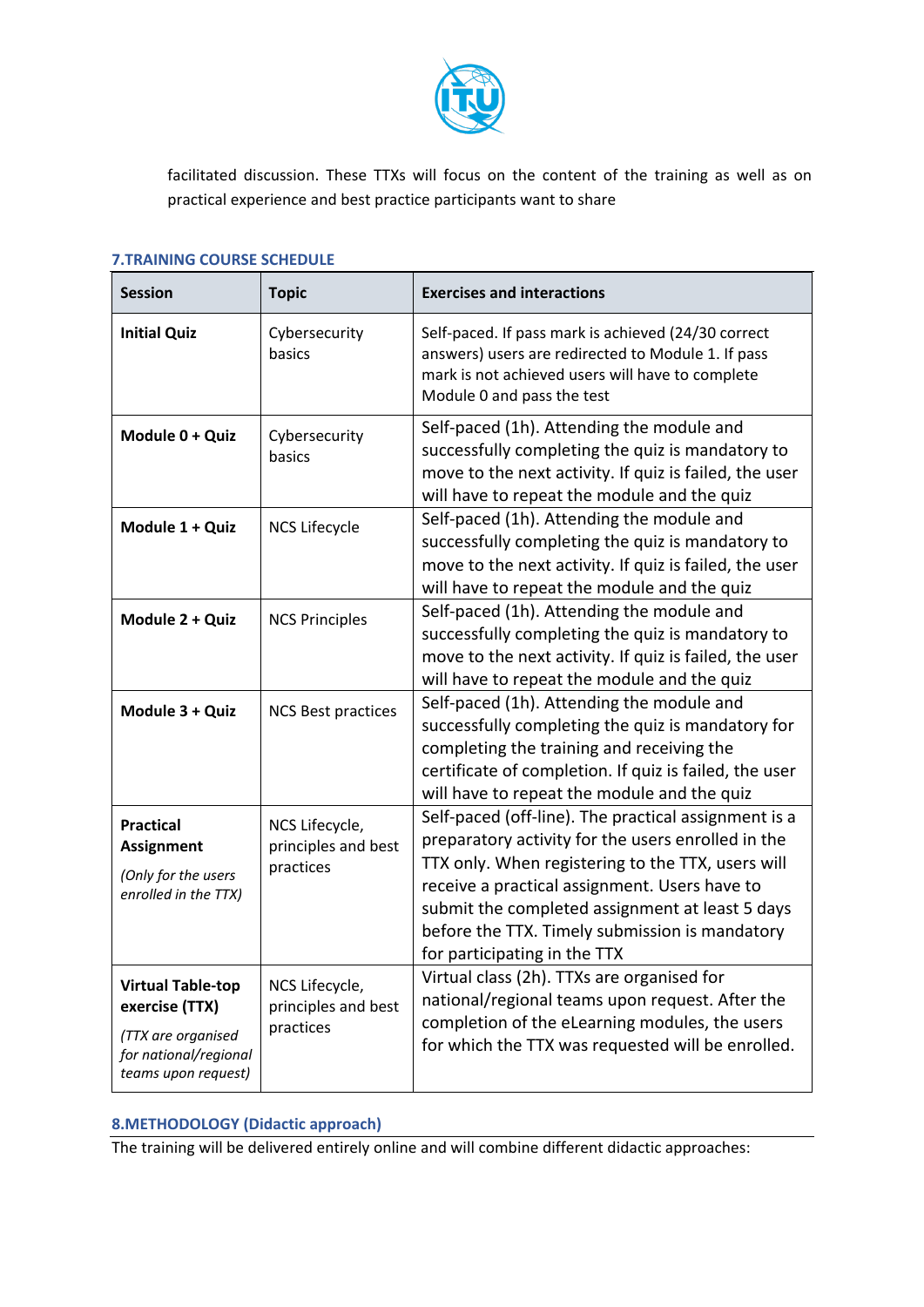

- **4 self-paced eLearning modules**: Modules 0, 1, 2 and 3 are self-paced digital courses presented as slides with information and media (video, audio, and pictures). These modules contain gamification experience such as questionnaires, simulations, drag-and-drop elements etc. These modules are self-paced which leaves the possibility to users to autonomously organise their learning experience and completion of the modules.
- **4 digital quizzes**: each of the modules include a digital quiz of up to 30 questions to test the knowledge and learning progresses of users. Quizzes include different kind of questions (such as yes/no, multiple choices, branching, drag and drop etc.)
- **1 Practical assignment (***Only for users enrolled in the TTX***)**: upon completion of the eLearning modules, the participants enrolled in the TTX will be provided with a practical assignment to be developed and completed autonomously and offline. The assignment consists in a set of theoretical and practical open questions covering the NCS lifecycle, principles, and focus areas. There are not right or wrong answers to these questions, but they are tailored to: a) Strengthen strategical planning; b) Stimulate Critical thinking; c) Raise awareness of the national cybersecurity context; d) Stimulate problem solving; e) Sharing lessons learned. Participants will have to return the completed assignments at least 5 days before the online discussion.
- **1 Table-top exercise**: TTX are organised for national/regional teams upon request. Virtual TTXs are discussion-based sessions where users meet in a virtual classroom setting and have the opportunity to challenge the acquired knowledge through a facilitated discussion with the plenary group. In order to maximize the formative outputs, TTXs will be guided by ITU facilitators who will be on to control the pace and flow of the exercise. The facilitators will also stimulate the discussion and draw out relevant topics, challenges, lessons learned, solutions, and improvement areas from the debate. The online debate will include elements of interaction and gamification (polls, whiteboards, etc). The TTX will be conducted online through the zoom platform.

#### **9.EVALUATION AND GRADING**

To successfully conclude the training and receive the certificate of completion all participants will have to attend and pass the following elements:

- End-module quizzes: all modules will conclude with an assessment quiz of up to 30 questions measuring the learning progress of users. the successful completion of the quiz (at least 60% correct) is essential to proceed to the following Module. If the quiz is failed, users will have to repeat the module and re-take the test. Only participants who have successfully completed all quizzes with a pass-mark of 60% shall be awarded the ITU Certificate of completion.
- Practical Assignment: only the participants enrolled in the TTX will have to return the completed assignments at least 5 days before it takes place. The assignment is not graded but its completion and timely submission is necessary to take part in the table-top exercise